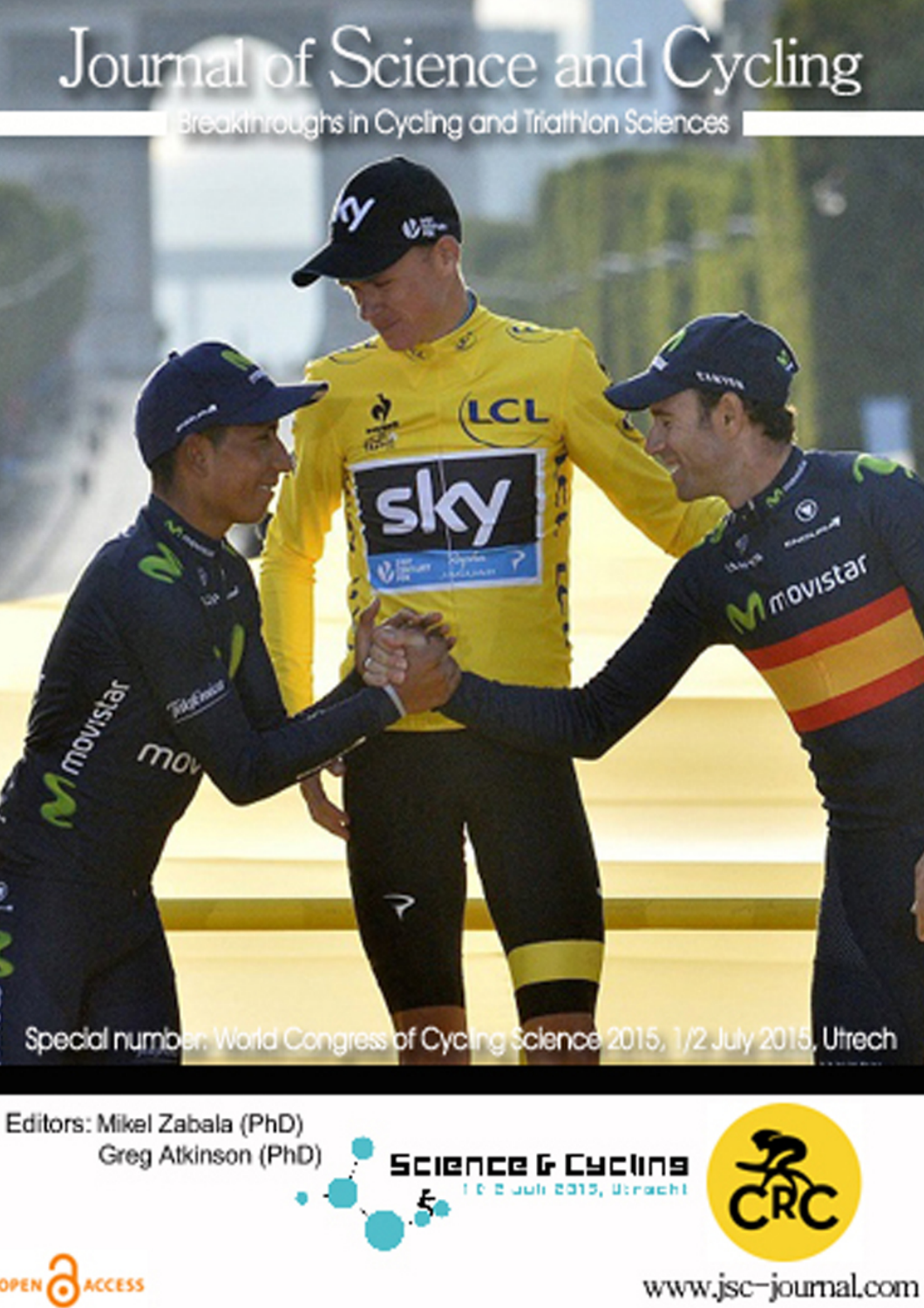## The effect of deceptive information about receiving cooling on pacing pattern during a 20-km cycling time trial in the heat

**Koen Levels1,2**\***, Jos de Koning1,3, Carl Foster1,3, Hein Daanen1,2**

## **Abstract**

**Introduction** Cooling during exercise in the heat has been shown to be beneficial for performance (Bongers et al. 2014), but it is still unclear to what extent this effect can be contributed to actual physiological or perceptual changes and to what extent the expectation of receiving cooling during cycling plays a role. Therefore, the aim of this study is to investigate the effect of false information about receiving cooling on performance and pacing pattern during a 20 km cycling time trial in the heat.

**Methods** 16 trained male participants performed three 20-km cycling time trials (TTs) in 30.5 ± 0.1°C with 45 ± 3% relative humidity. The first two TTs were with (WIND) or without (CONTROL) 4 m/s convective cooling during km 7-13. In the third TT, participants performed one of two trials in which they were deceived about receiving convective cooling during the TT. They either did not expect cooling during km 7-13 but did receive it (FALSE-NEG) or did expect cooling but did not get it (FALSE-POS). Power output (PO), heart rate (HR), rectal temperature (Tre), mean skin temperature (Tsk), thermal sensation (Tsens), thermal comfort (Tcomf), and RPE were measured.

**Results** During and after cooling, Tsk, Tsens, and Tcomf were lower in WIND than CONTROL, no differences were found in HR and Tre, and PO was lower during the entire TT in CONTROL than in WIND (239 vs. 251 W; P=0.02; Figure 1a). In FALSE-NEG, physiological parameters followed a pattern similar to CONTROL whereas pacing pattern prior to convective cooling was similar to CONTROL and during the cooling it was similar to WIND. After the cooling, no differences in pacing pattern were found between conditions (Figure 1b). In FALSE-POS, no differences in pacing were observed despite higher Tsk, Tsens, and Tcomf (Figure 1c).

**Discussion:** Deceiving participants about the occurrence of convective cooling during self-paced exercise alters the pacing pattern of a 20-km cycling time trial in the heat. This shows the importance of expectations regarding thermal load in self-paced exercise.